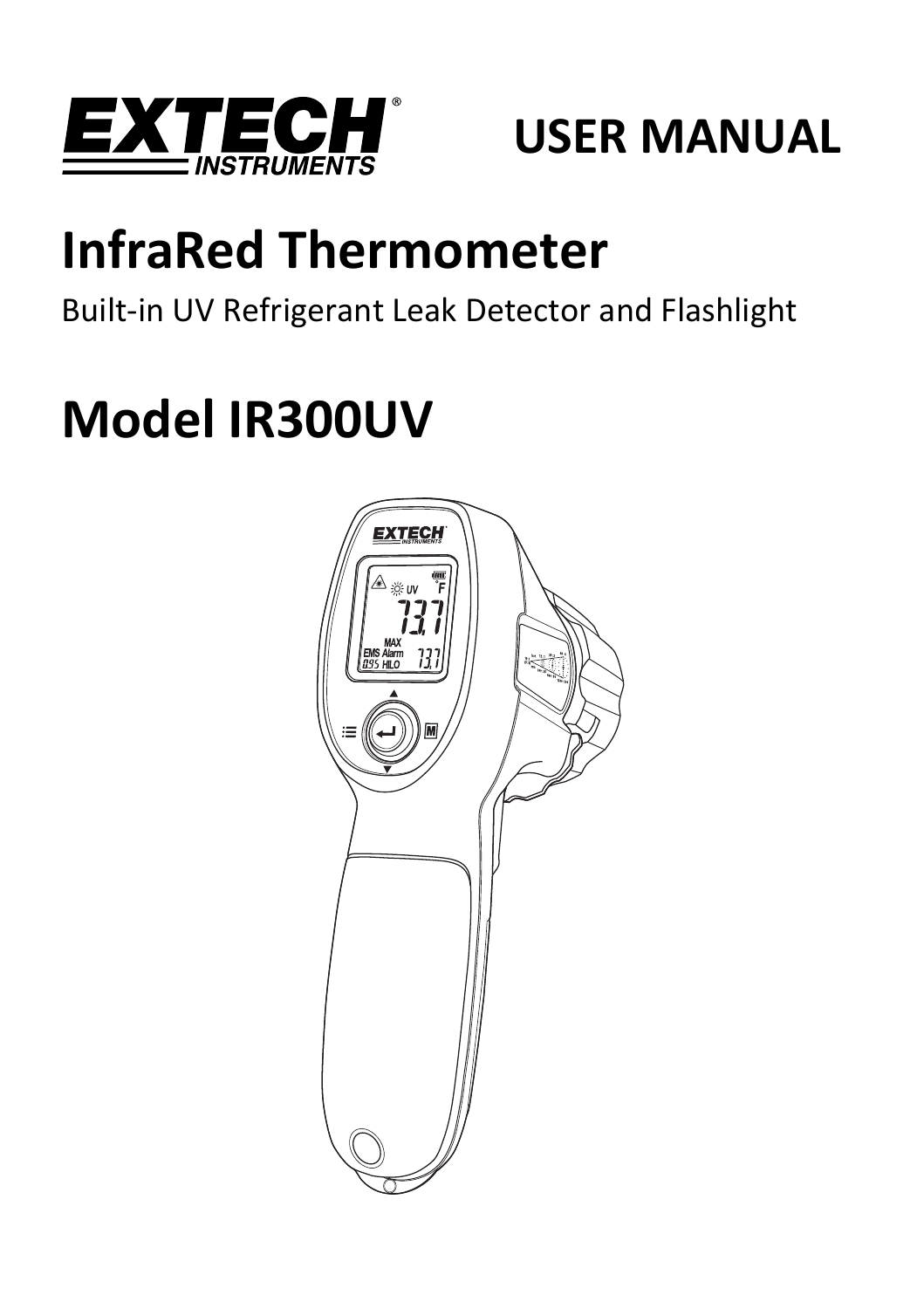## *Introduction*

Congratulations on your purchase of the IR300UV IR Thermometer. This thermometer makes non‐contact (infrared) temperature measurements at the touch of a button. The built‐in coaxial laser pointer increases target accuracy while the backlit LCD and handy multi‐switch combine for convenient, ergonomic operation. The UV light source is convenient for locating leaks such as refrigerants. This device is shipped fully tested and calibrated and, with proper use, will provide years of reliable service. Please visit our website (www.extech.com) to check for the latest version of this User Guide, Product Updates, and Customer Support.

## *Features*

- Measures non‐contact surface temperature up to 500°C (932°F)
- 12:1 Distance to Spot Ratio (Field of View)
- Area and Single‐point laser targeting
- Display MAX, MIN, AVG or MAX‐MIN Difference
- Automatic Data Hold when trigger is released
- Display Backlight
- Selectable temperature units (°F / °C)
- Adjustable emissivity
- Audible and visible alarm indication for High and Low Temperature Alarm
- UV leak detector with 5 UV/Blue LEDs
- Bright flashlight with 5 White LEDs

## *Safety*

#### **International Safety Symbols**



This symbol, adjacent to another symbol or terminal, indicates the user must refer to the manual for further information

#### **Warnings**

- o Do not directly or indirectly point the laser at the eyes of a person or an animal
- o Inspect for damage or for any shortage of parts or accessories before use
- o Replace the batteries immediately after the battery indicator flashes
- o Do not use the thermometer near explosive gases, steam, or dust
- o Note that an object with high reflectivity will normally cause the measured temperature value to read much lower than the actual temperature
- o Use the device only as described in this User Guide

#### **Cautions**

To avoid thermometer damage, please avoid the following hazards:

- o EMF from welding equipment or electro‐induction heaters
- o Static electricity
- o Thermal shock caused by large or abrupt environmental temperature changes; wait 30 minutes to allow the thermometer to stabilize to new environmental conditions
- o Do not use this device in excessively high temperature environments

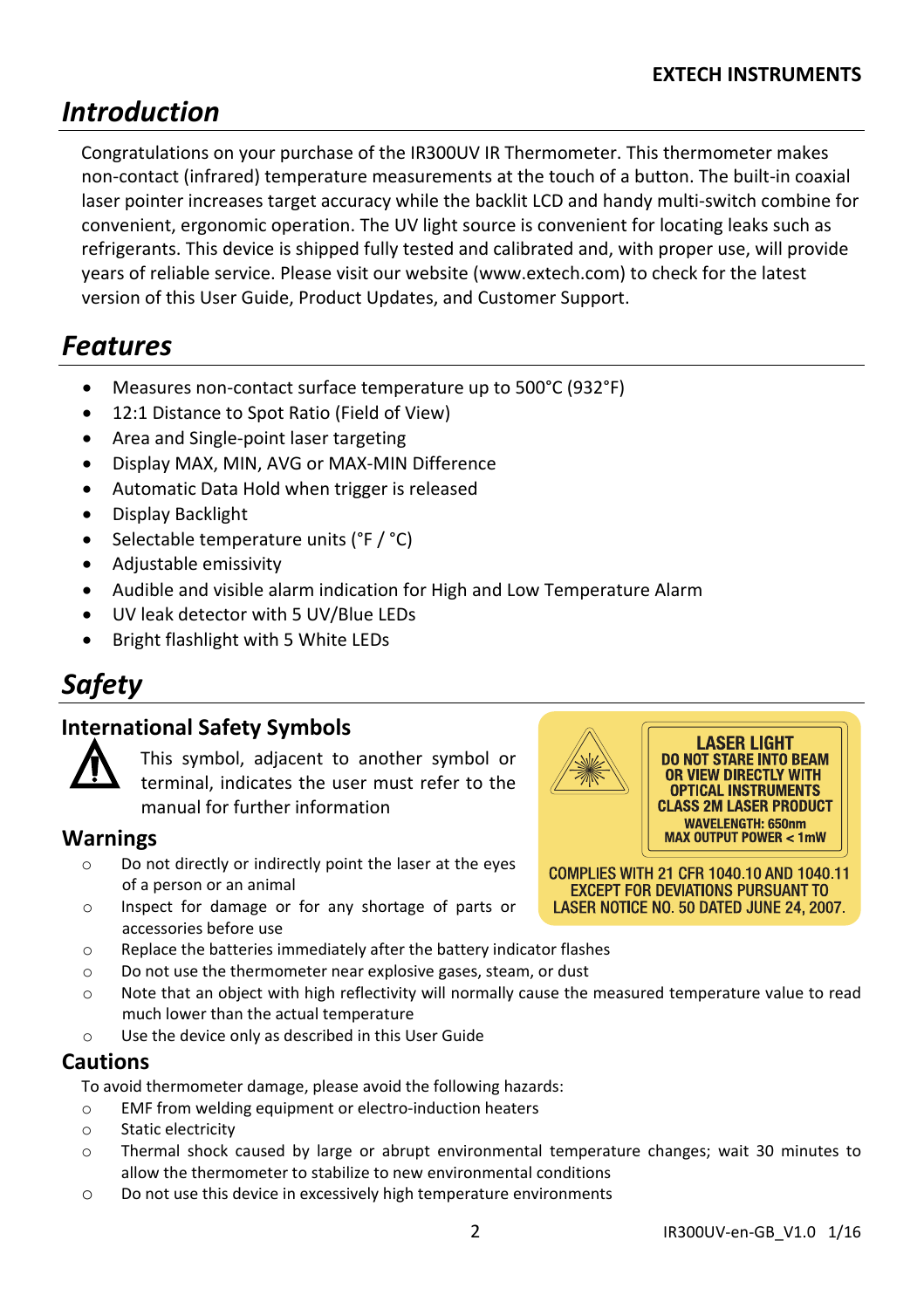## *Description*

#### **Meter Description**

- 1. LCD Display
- 2. Multi‐Switch control
- 3. Battery Compartment
- 4. Laser pointer
- 5. White/Blue LEDs
- 6. IR sensor
- 7. Lens cover control
- 8. Measurement Scan Trigger

#### **Display Description**







|                               | Laser pointer active icon                                      |  |
|-------------------------------|----------------------------------------------------------------|--|
| <b>HOLD</b>                   | Hold mode (displayed temperature freezes with trigger release) |  |
| <b>MAX - MIN AVG</b>          | Maximum/Minimum/Average temperature icons                      |  |
| (MC                           | Battery capacity indicator                                     |  |
| 汶                             | White LEDs active                                              |  |
| $\overline{C}$ $\overline{F}$ | Temperature units (°F/°C)                                      |  |
| Alarm<br><b>HILO</b>          | Temperature Alarm icons                                        |  |
| UV                            | UV LEDs active                                                 |  |
| <b>EMS</b><br>888             | <b>Emissivity setting</b>                                      |  |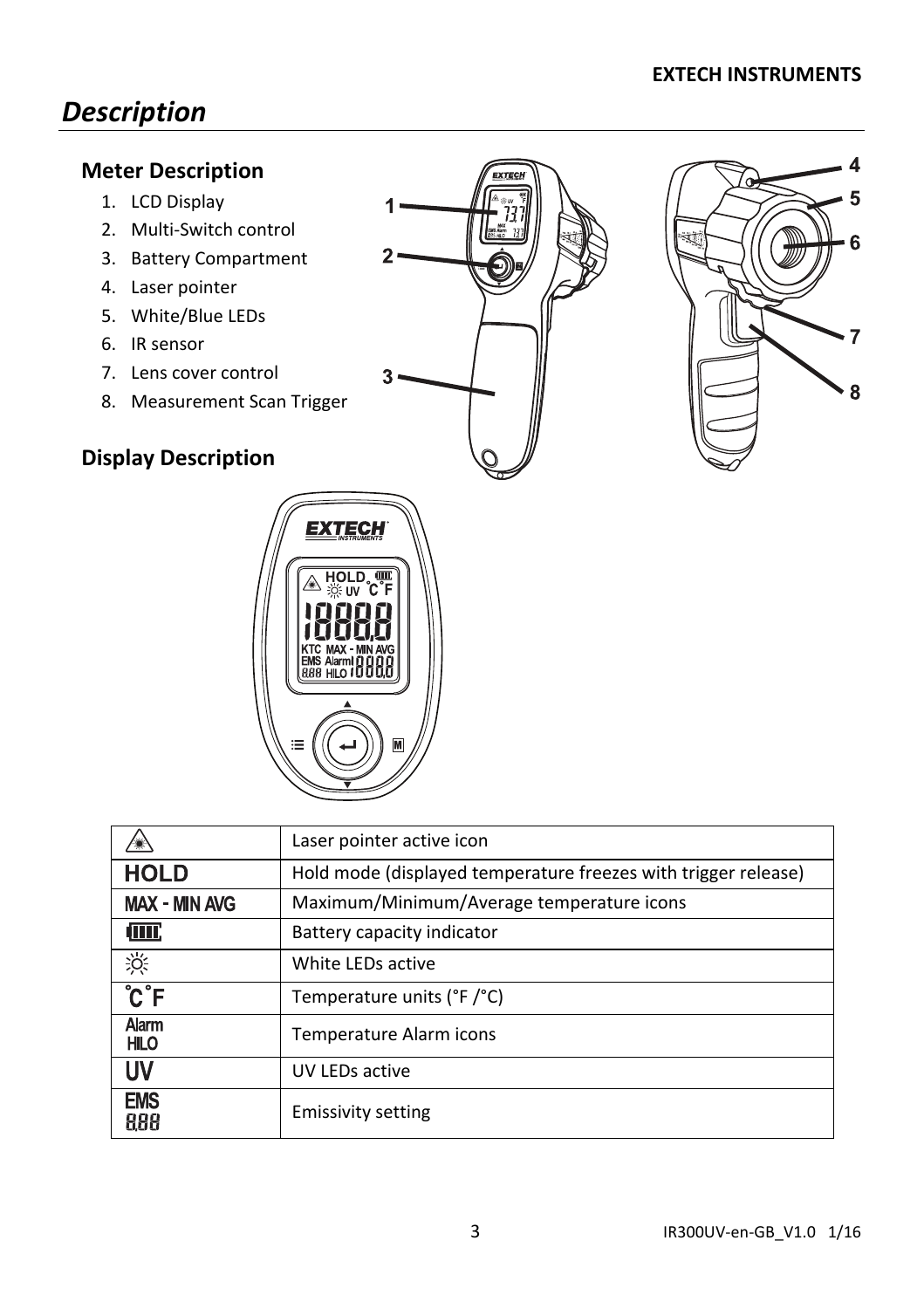## *Operation*

#### **Meter Power**

The meter is powered by three 1.5V AA batteries. With fresh batteries installed, the meter switches ON when the trigger is pulled. Refer to the Maintenance section for Battery Installation instructions. The battery icon provides battery status indication. Replace the batteries as soon as the battery status icon indicates a low battery.

#### **Setting Mode**

The various parameters of the meter are set using the five‐way multi‐switch located below the display. The available parameters are listed below:

- Flashlight (ON OFF)
- UV light (ON OFF)
- Temperature Units (°C °F)
- $\bullet$  Emissivity (0.10 to 1.00)
- Laser pointer (ON OFF)
- Max/Min/Avg & Max-Min (ON OFF)
- HI LO Alarm (ON OFF)
- High Temperature Alarm Limit setting
- Low Temperature Alarm Limit setting
- Beeper (ON OFF)

#### **Setting Mode Overview**

The Settings switch has five positions to select a parameter, turn a parameter ON or OFF, and to adjust parameter values.

- Press and release the Measurement Trigger.
- Press the  $\bigcirc$  button left to enter the Setting Mode. The parameter selected will appear in the display.
- 
- **•** Press the  $\mathbb{Q}$  button right to advance to the next parameter.
- Press the up  $\bigcirc$  or down  $\bigcirc$  buttons to change a parameter status or adjust a parameter value.
- **Press the button to store parameter changes and advance to the next parameter.**
- **Press the C** $\bigcirc$  button left to exit the Settings mode and return to Measurement mode.

Note: If no button is pressed within the APO time the meter will shut down. It may be helpful to extend the APO time when making adjustments in the Settings mode.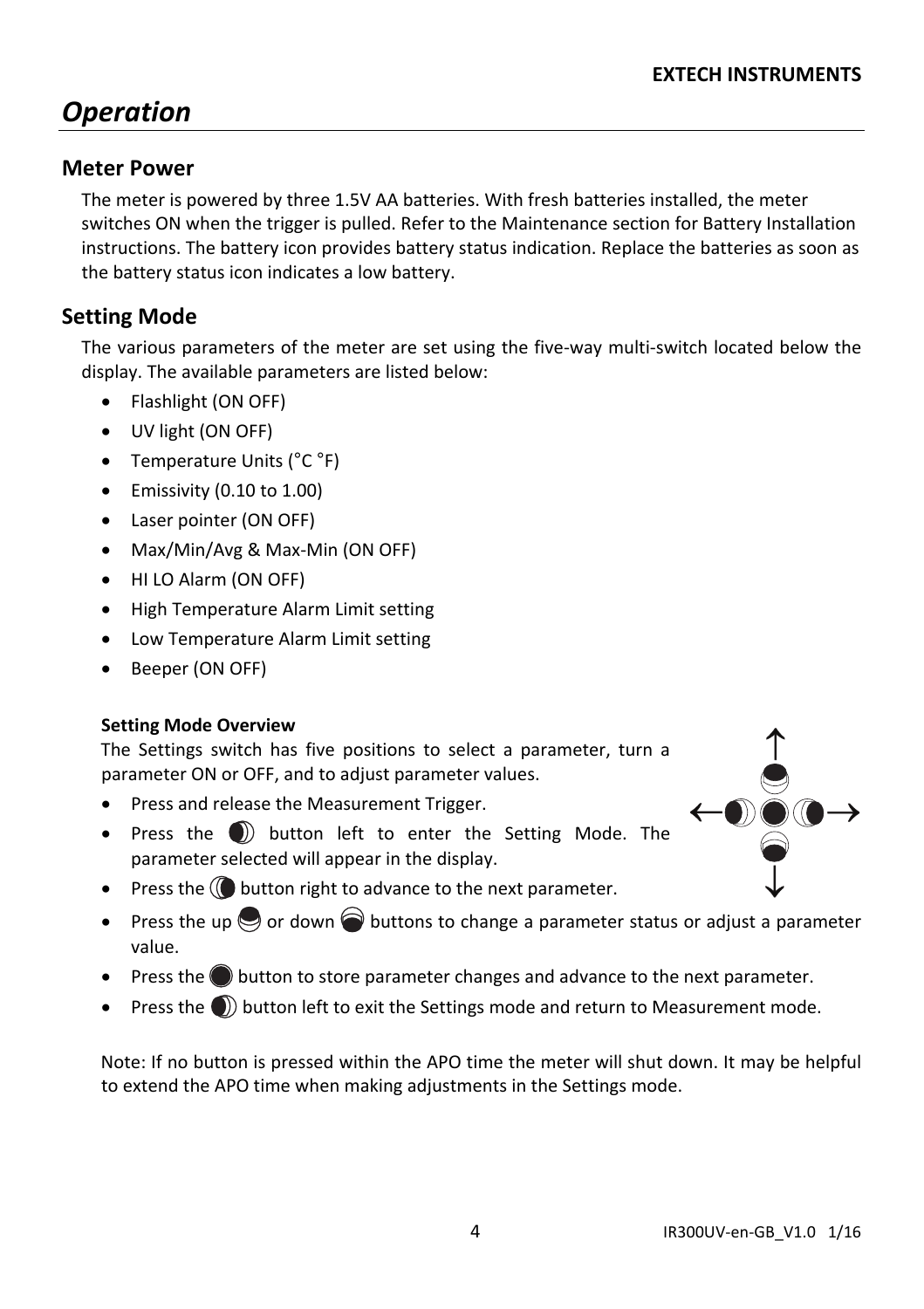#### **Setting Mode Detail**

### **1. Flashlight Setting** Enter the Setting mode. The  $\forall \overleftrightarrow{C}$ . Flashlight icon flashes. Press up  $\bigcirc$  for ON or OFF. Press  $\bigcirc$  to store the setting **2. UV light Setting** Enter the Setting mode. Advance until the **UV** icon flashes. Press up  $\bigcirc$  for ON or OFF. Press  $\bigcirc$  to store the setting **3. Temperature Units Setting** Enter the Setting mode. Advance until the **°F or °C** icon flashes. Press up  $\bigcirc$  to change the units. Press  $\bigcirc$  to store the setting **4. Emissivity Setting** Enter the Setting mode. Advance until the **EMS** icon flashes. Press up  $\odot$  or down  $\odot$  to adjust the setting. Press  $\odot$  to store the setting **5. Laser Pointer Setting** Enter the Setting mode. Advance until the  $\bigtriangleup$  icon flashes. Press up  $\bigcirc$  for ON or OFF. Press  $\bigcirc$  to store the setting **6. Max Min Avg Max‐Min Setting** Enter the Setting mode. Advance until the **MAX – MIN AVG** icon flashes. Press up  $\bigcirc$  for ON or OFF. Press  $\bigcirc$  to store the setting **7. Alarm HI Setting** Enter the Setting mode. Advance until the **Alarm HI** icon flashes. Press up  $\odot$  or down  $\odot$  for ON or OFF. Press  $\odot$  to store the setting If ON was selected, Press up  $\bigcirc$  or down  $\bigcirc$  to adjust the limit. Press  $\bigcirc$  to store the setting **8. Alarm LO Setting** Enter the Setting mode. Advance until the **Alarm LO** icon flashes. Press up  $\odot$  or down  $\odot$  for ON or OFF. Press  $\odot$  to store the setting If ON was selected, Press up  $\bigcirc$  or down  $\bigcirc$  to adjust the limit. Press  $\bigcirc$  to store the setting **9. Backlight Setting** Enter the Setting mode. Advance until the **LItE** icon flashes. Press up  $\odot$  or down  $\odot$  for ON or OFF. Press  $\odot$  to store the setting

#### **10. Auto Power OFF Setting**

Enter the Setting mode. Advance until the **APO** icon flashes.

Press up  $\bigcirc$  or down  $\bigcirc$  to adjust the setting. Press  $\bigcirc$  to store the setting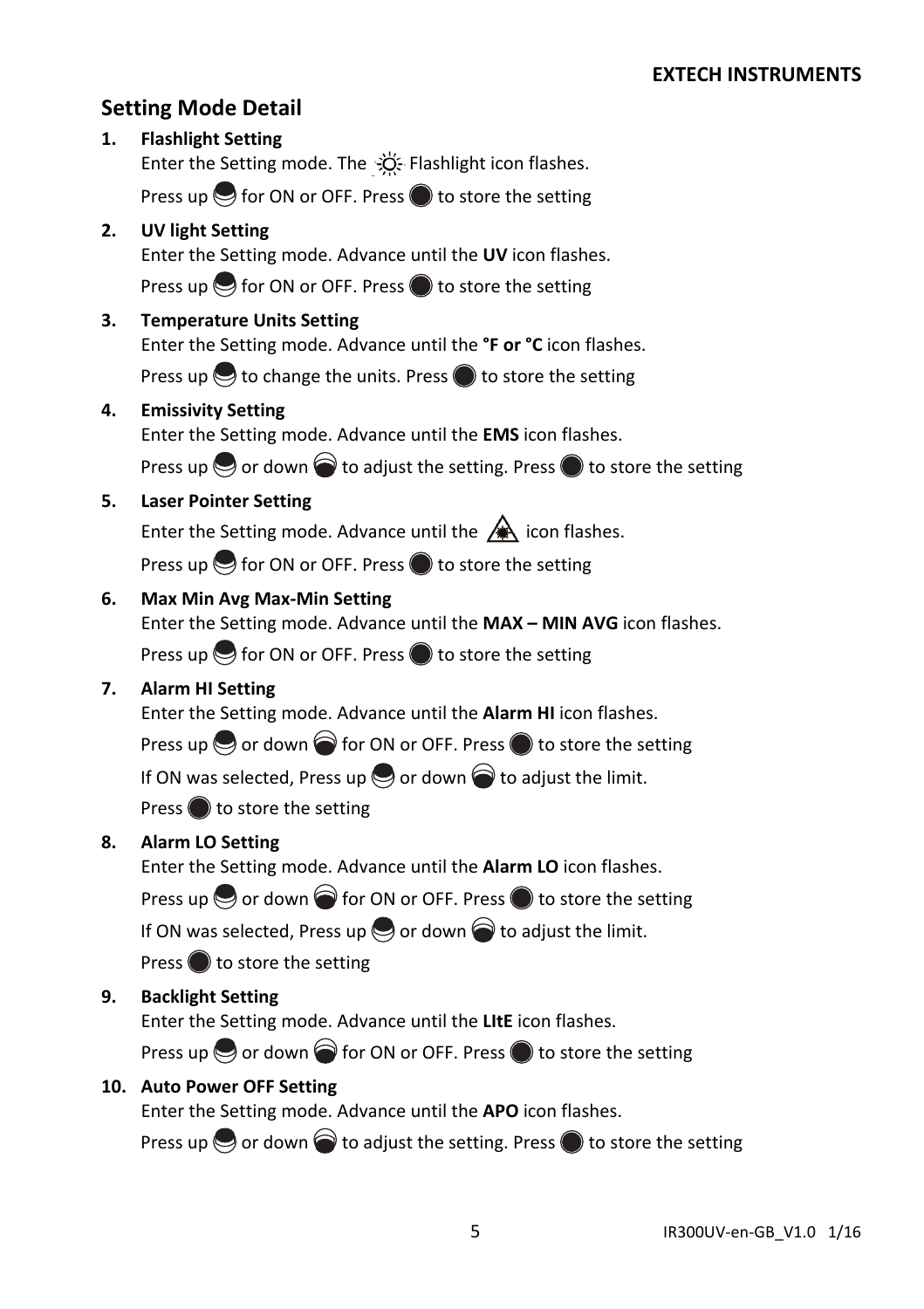#### **Surface Temperature Measurements**

- 1. Typical setting should be: Laser pointer ON, Backlight ON, Temperature units set as needed, Emissivity set to 0.95, APO (auto power OFF) set to 10 seconds and Flashlight ON if measuring in a dimly lit area.
- 2. Open the lens protective lens cover by rotating the cover wheel clockwise (facing the lens) until the dot is visible on the wheel.
- 3. Hold the meter by its Handle Grip and point it toward the surface to be measured.
- 4. Pull and hold the Trigger to turn the meter on and begin testing in Scan mode. The display will light if the batteries are good. Replace the batteries if the display does not light.
- 5. Release the Trigger; the reading will HOLD for the time set in the APO setting. The backlight will turn off after approximately 4 seconds.
- 6. The meter defaults to the programmed conditions in use when the meter was last switched OFF.

#### **Laser Pointer**

The laser pointer circle identifies the area being measured. The size of the area is determined by the distance to spot ratio. Objects outside the circle are not measured. The spot measured should always be larger than the circle for accurate measurements.

#### **MAX, MIN, AVERAGE and MAX‐MIN**

In the MAX MIN AVG mode the meter will record the Maximum value scanned, Minimum value scanned, the Average of the scanned values and the Difference between the Max and Min value.

- 1. Turn Max Min ON in the settings mode
- 2. Press and hold the trigger to scan an area. Max, Min, Avg or Max‐Min will be displayed in the lower right display. Press the up  $\bigcirc$  button to select the parameter to be displayed. The values will be continuously updated for the length of the scan.





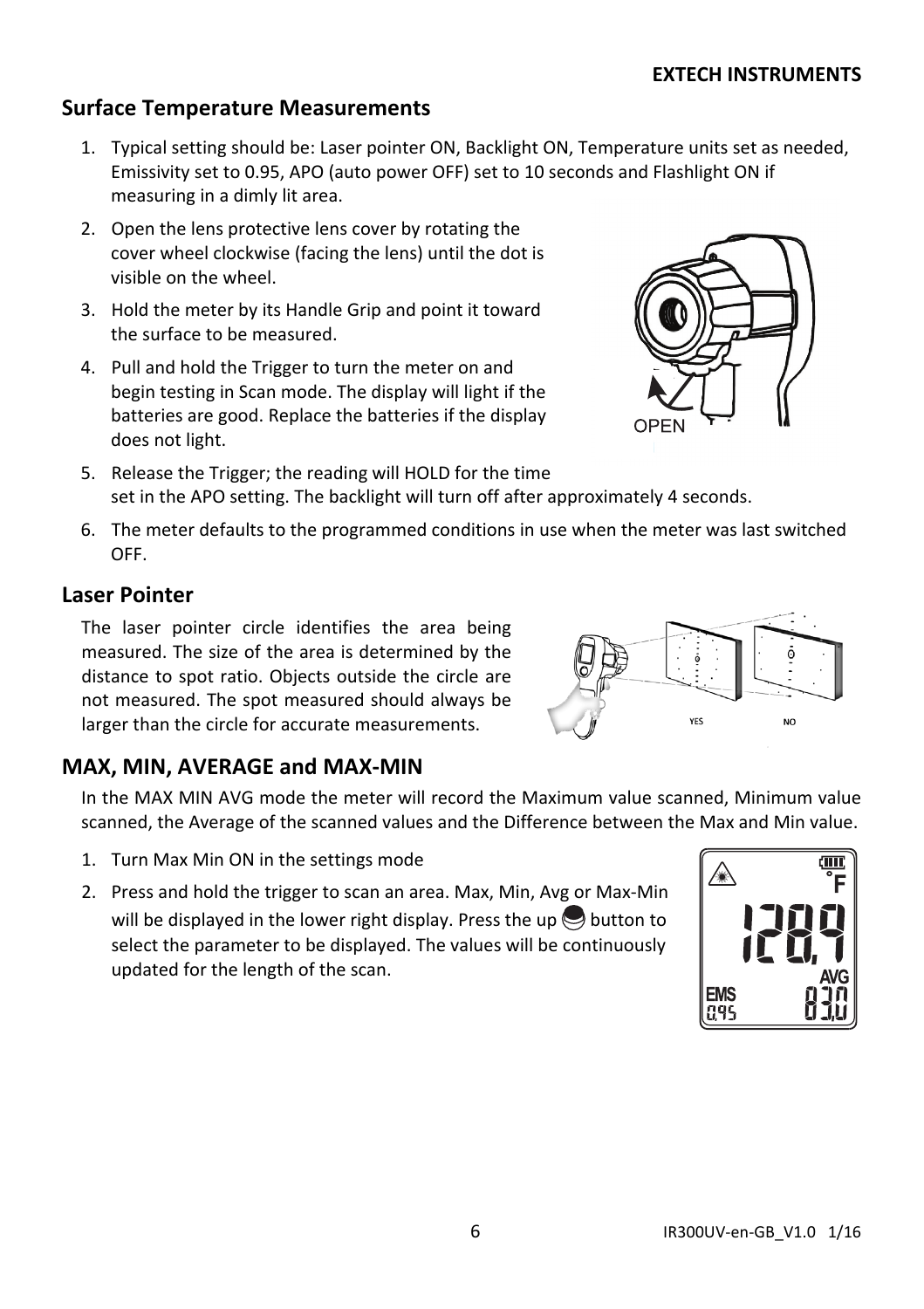#### **EXTECH INSTRUMENTS**

#### **UV Leak Detector**

Inject a small amount of florescent dye into the system under test. The dye/system mixture (refrigerant, for example) will escape and accumulate at all leak sites. Turn the blue UV LEDs on in the Setting mode and scan the system. The residue of the dye at the leak can be easily observed under the UV light. Dyes are available at most HVAC supply outlets.

#### **Locating Hot or Cold Spots**

To detect a hot or cold spot, aim the thermometer at a region beyond the target and then scan the entire region in a slow, up/down motion.

#### **Distance to Spot Ratio (Field of View)**

The meter's field of view is 12:1 (distance to spot ratio). For example, if the meter is 60cm (24 inches) from the target (spot), the diameter of the target must be at least 5cm (2 inches). Other distances are shown below in the field of view diagram.

Note that measurements should normally be made further than 60cm (24 inches) from the target. The meter can measure from further distances but the measurement may be affected by external sources of light. In addition, the spot size may be so large that it encompasses surface areas not intended to be measured.

It is necessary to ensure that the size of the target is larger than the spot size. The smaller the target, the closer the distance should be.

2.5cm @ 30cm | 5cm @ 60cm | 10cm @ 120cm  $1''$  @  $12''$   $1''$   $2''$  @  $24''$   $1''$  @  $48''$ 





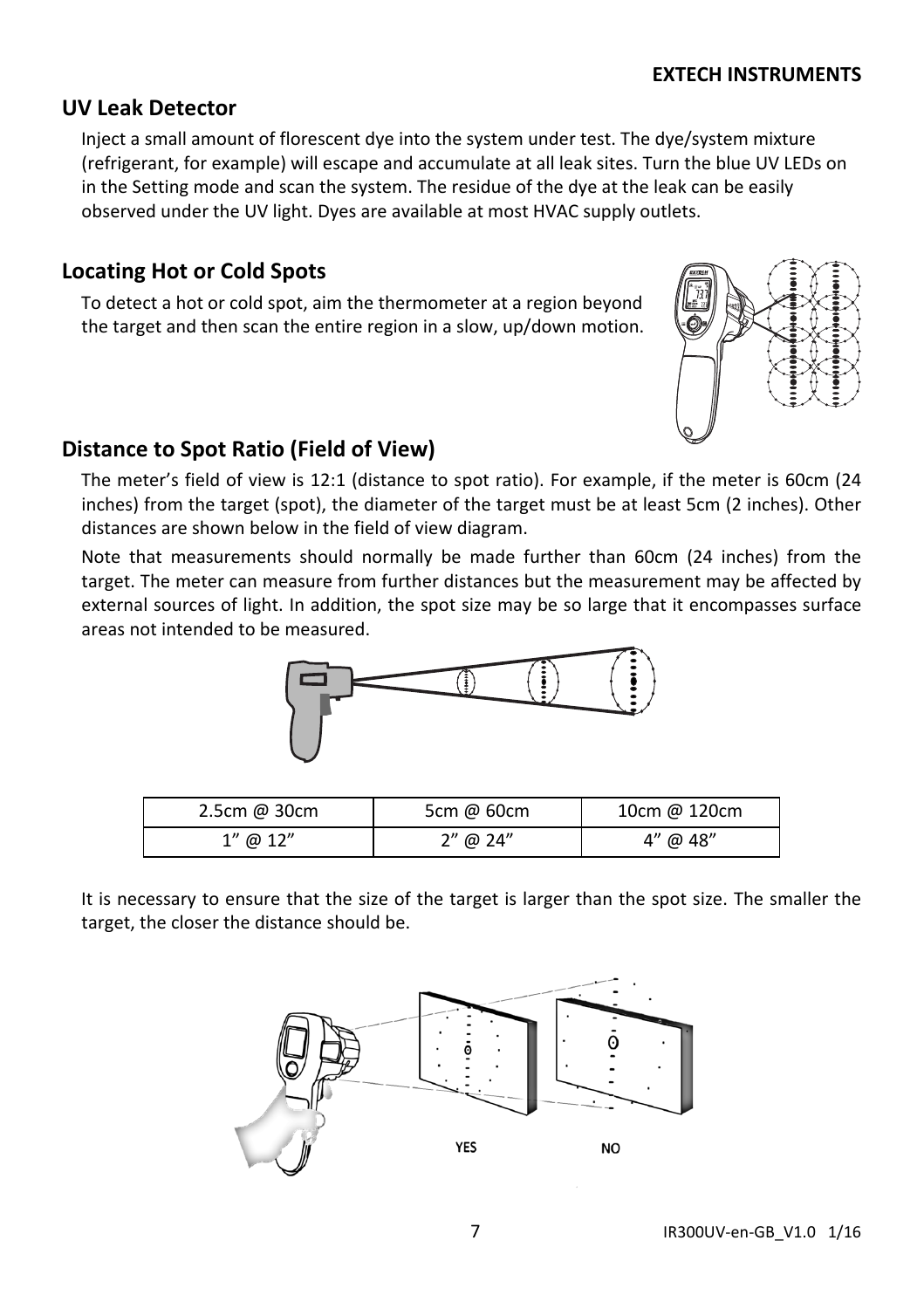#### **Emissivity**

Emissivity represents the energy reflectivity of a material. Most organic materials and painted or oxidized surfaces have an emissivity of approximately 0.95. If possible, masking tape or flat black paint should be applied to cover the measured surface.

Wait a period of time to allow the tape or paint to reach thermal equilibrium with the surface of the covered object. Measure the temperature of the surface covered with tape or paint only after equilibrium has been achieved.

#### **High Low Limits**

The HI / LO limits provide an alarm when a preset temperature is exceeded.

#### **Lens Cover**

The lens cover protects the lens from dust when the meter is not in use. Always close the cover when storing the meter.

## *Measurement Notes*

- 1. The object under test should be larger than the spot (target) size calculated by the field of view diagram.
- 2. If the surface of the object under test is covered with frost, oil, grime, etc., clean before taking measurements.
- 3. If an object's surface is highly reflective apply masking tape or flat black paint to the surface before measuring.
- 4. The meter may not make accurate measurements through transparent surfaces such as glass.
- 5. Steam, dust, smoke, etc. can obscure measurements.
- 6. The meter compensates for deviations in ambient temperature. It can, however, take up to 30 minutes for the meter to adjust to extremely wide ambient temperature changes.
- 7. To find a hot spot, aim the meter outside the area of interest then scan across (in an up and down motion) until the hot spot is located.
- 8. When the meter is held at the optimum distance from the target, the single laser dot will appear at the top of the circular laser target. As long as the single laser dot is within the circular laser target, the meter will make an accurate measurement.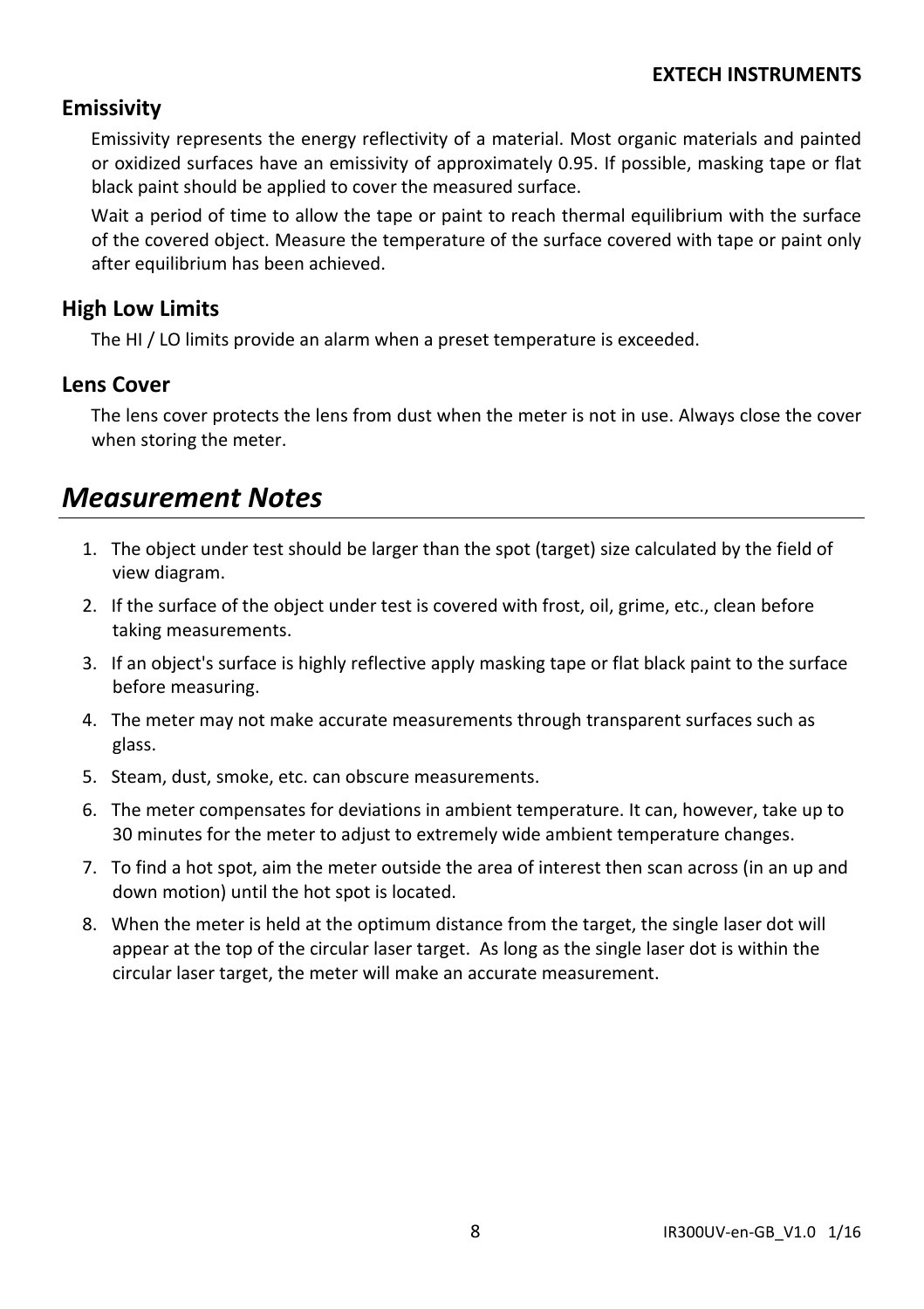## *Maintenance*

#### **Cleaning**

To clean the lens use compressed air to clear dust and other particles, then carefully clean with a wet cotton swab. The cotton swab should be moistened with clean water.

To clean the meter housing, wipe with a damp, soft cloth. Do not use solvents or abrasives. Do not immerse the IR300UV in water or other liquid.

#### **Replacing Batteries**

When the battery icon indicates a low battery, or when the meter doesn't switch ON, replace the batteries.

The battery compartment lid is located on the rear of the handle. Remove the one Philips head screw and lift the lid off.

Replace the three 1.5V AA batteries following correct polarity and then replace and secure the battery compartment lid.

**Battery Safety Notes:** Please dispose of batteries responsibly; never dispose of batteries in a fire, batteries may explode or leak. If the meter is not to be used for 60 days or more, remove the battery and store separately. Do not mix



battery types or freshness levels; please use batteries of the same type and of the same freshness level.



Never dispose of used batteries or rechargeable batteries in household waste.

As consumers, users are legally required to take used batteries to appropriate collection sites, the retail store where the batteries were purchased, or wherever batteries are sold.

**Disposal:** Do not dispose of this instrument in household waste. The user is obligated to take end‐of‐life devices to a designated collection point for the disposal of electrical and electronic equipment.

## *Specifications*

#### **Infrared Thermometer Specifications**

| Range / Resolution           | -30~500°C (-22~932°F)                                                               |
|------------------------------|-------------------------------------------------------------------------------------|
| Accuracy                     | $\geq$ 0°C: $\pm$ 1.5°C or 1.5% of reading (whichever is greater)                   |
|                              | $\geq$ 32°F: $\pm$ 3°F or 1.5% of reading (whichever is greater)                    |
|                              | $\ge$ -10°C to <0°C: $\pm$ 2°C                                                      |
|                              | $\geq$ 14° to <32°F: $\pm$ 4°F                                                      |
|                              | Note: Accuracy is specified for the ambient temperature range:<br>21~25°C (70~77°F) |
| Response Time                | $<$ 500 ms (95% of reading)                                                         |
| Repeatability (% of reading) | $\pm$ 8% of reading or $\pm$ 1.0°C (1.8°F) whichever is greater                     |
| Emissivity                   | Adjustable from 0.10 to 1.00                                                        |
| Temp. Coefficient            | $0.1^{\circ}$ C/ $^{\circ}$ C or $\pm 0.1\%$ C of reading (whichever is greater)    |
| Field of View                | $D/S =$ Approx. 12:1 ratio (D = distance, S = spot)                                 |
| Laser power                  | Less than 1mW                                                                       |
| Spectral response            | 8 to 14 microns                                                                     |